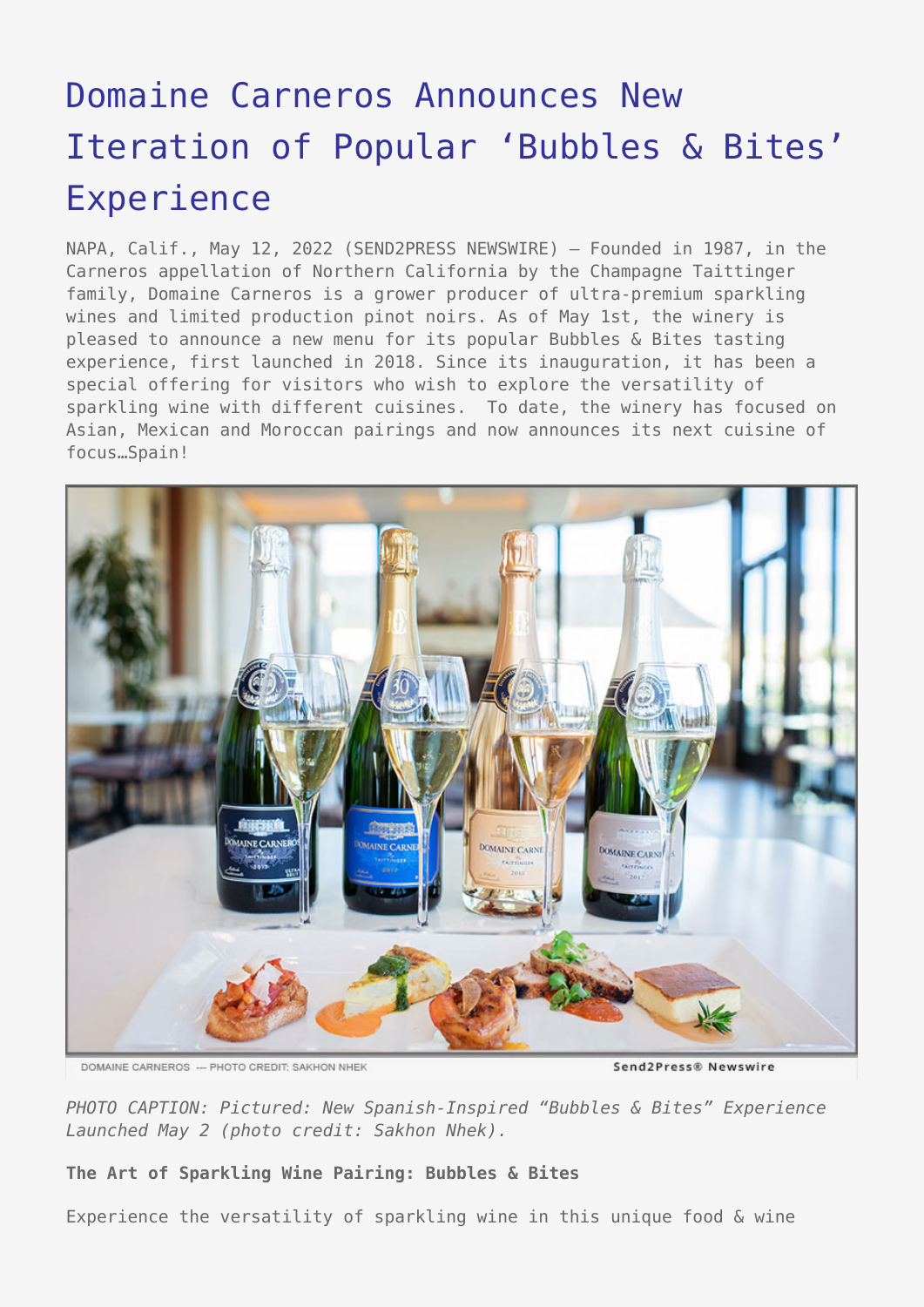pairing specially curated to highlight the flavors of Spain! The fourth showcase menu in the winery's popular "Bubbles & Bites" tasting experience transports guests on a palatal journey throughout Spain with five "bites" – four savory, one sweet – each of which is thoughtfully paired with a vibrant Domaine Carneros sparkling wine:

Pan de Pisto A slice of toasted baguette is topped with a classic Spanish stew of tomatoes, onion, eggplant, green & red peppers, and shaved Manchego cheese Paired with 2017 Ultra Brut

Tortilla Espanola with Mojo Rojo y Verde Omelet of egg and potato served with a vibrant sauce of garlic, chili, smoked paprika and cumin Paired 2017 Estate Brut Cuvée

Gambas al Ajillo Sauteed shrimp in garlic and Spanish olive oil Paired 2018 Brut Rosé

Solomillo with Romesco Sauce Juicy pork tenderloin accompanied by a classic Romesco sauce of tomato, roasted red pepper and toasted almonds Paired 2017 Vermeil Demi-Sec

Tarta Vasca with Rosemary Caramel Rich cheese tart with a rosemary-scented caramel Paired 2017 Vermeil Demi-Sec

Led by their most seasoned wine educators, this experience will open palates to a new side of sparkling wine.

## **DETAILS:**

Appointments begin May 2nd 60-minute experience \$95 (cost does not include gratuity or sales tax)

Reserve online or by contacting the winery directly: 707-257-0101 x 150 or [reservations@domainecarneros.com](mailto:reservations@domainecarneros.com)

This unique tasting experience is available for groups sized 2-6, guests 21 years and older. 48-hour cancellation. The winery does offer specialized versions of this experience for parties of 7 or more. Please call for more details.

NB \*dietary restrictions can be accommodated, please call the winery to discuss any specific needs.

#### **ABOUT DOMAINE CARNEROS:**

Founded in 1987, Domaine Carneros reflects the hallmark of its founder, Champagne Taittinger, in creating a vision of terroir-driven sparkling wine